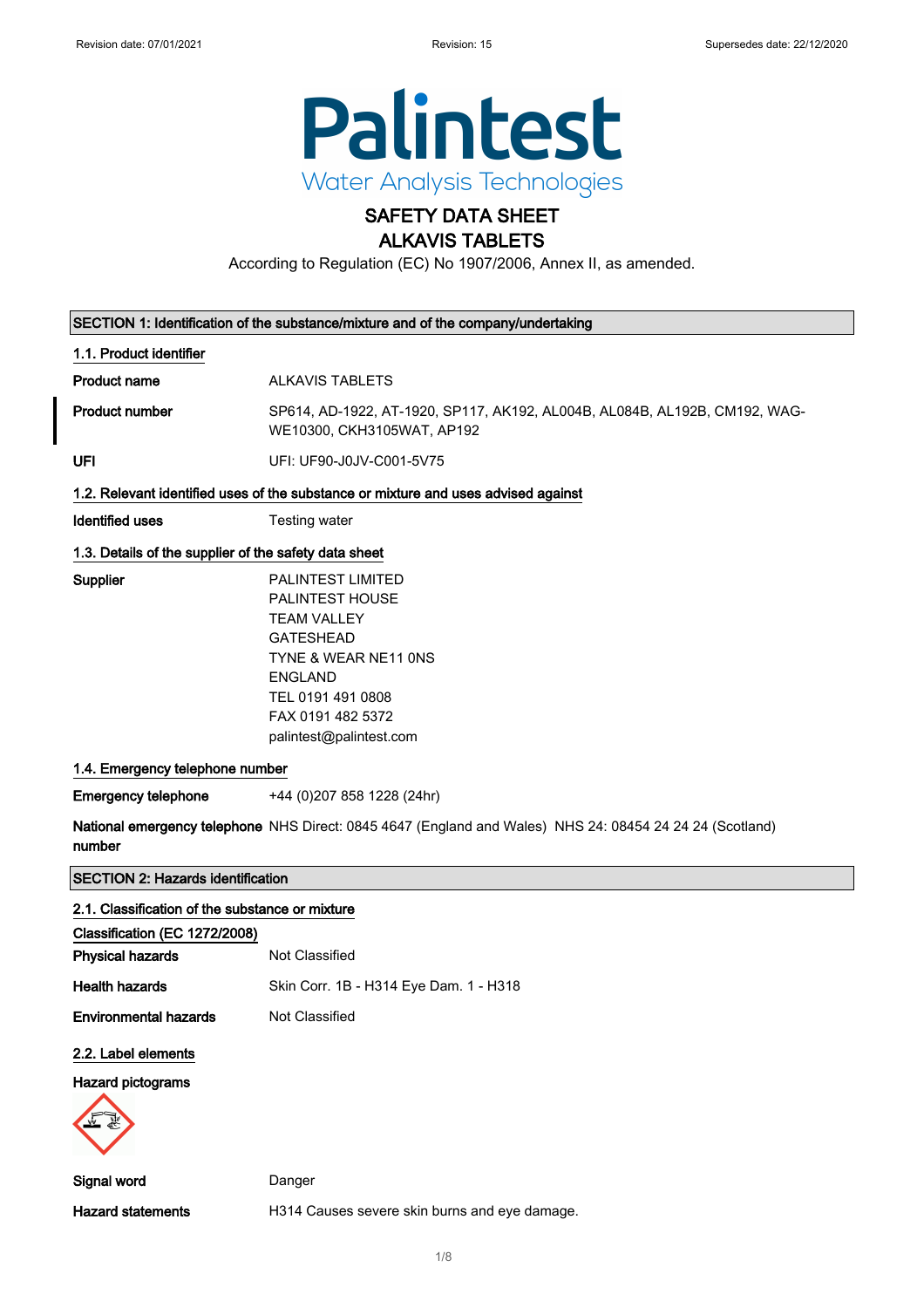| <b>Precautionary statements</b> | P264 Wash contaminated skin thoroughly after handling.<br>P280 Wear protective gloves/ protective clothing/ eye protection/ face protection.<br>P301+P330+P331 IF SWALLOWED: Rinse mouth. Do NOT induce vomiting.<br>P303+P361+P353 IF ON SKIN (or hair): Take off immediately all contaminated clothing.<br>Rinse skin with water or shower.<br>P305+P351+P338 IF IN EYES: Rinse cautiously with water for several minutes. Remove<br>contact lenses, if present and easy to do. Continue rinsing.<br>P501 Dispose of contents/ container in accordance with local regulations. |
|---------------------------------|----------------------------------------------------------------------------------------------------------------------------------------------------------------------------------------------------------------------------------------------------------------------------------------------------------------------------------------------------------------------------------------------------------------------------------------------------------------------------------------------------------------------------------------------------------------------------------|
| Supplementary precautionary     | P260 Do not breathe vapour/ spray.                                                                                                                                                                                                                                                                                                                                                                                                                                                                                                                                               |
| statements                      | P304+P340 IF INHALED: Remove person to fresh air and keep comfortable for breathing.                                                                                                                                                                                                                                                                                                                                                                                                                                                                                             |
|                                 | P310 Immediately call a POISON CENTER/ doctor.                                                                                                                                                                                                                                                                                                                                                                                                                                                                                                                                   |
|                                 | P321 Specific treatment (see medical advice on this label).                                                                                                                                                                                                                                                                                                                                                                                                                                                                                                                      |
|                                 | P363 Wash contaminated clothing before reuse.                                                                                                                                                                                                                                                                                                                                                                                                                                                                                                                                    |
|                                 | P405 Store locked up.                                                                                                                                                                                                                                                                                                                                                                                                                                                                                                                                                            |

### 2.3. Other hazards

This substance is not classified as PBT or vPvB according to current EU criteria.

#### SECTION 3: Composition/information on ingredients

| 3.2. Mixtures                                                                                                                                                                                  |                      |                                                      |          |
|------------------------------------------------------------------------------------------------------------------------------------------------------------------------------------------------|----------------------|------------------------------------------------------|----------|
| POTASSIUM HYDROGENSULFATE                                                                                                                                                                      |                      |                                                      | 5-10%    |
| CAS number: 7646-93-7                                                                                                                                                                          | EC number: 231-594-1 | REACH registration number: N/A                       |          |
| Classification<br>Skin Corr. 1B - H314<br>Eye Dam. 1 - H318<br><b>STOT SE 3 - H335</b>                                                                                                         |                      |                                                      |          |
| <b>ADIPIC ACID</b>                                                                                                                                                                             |                      |                                                      | $3 - 5%$ |
| CAS number: 124-04-9                                                                                                                                                                           | EC number: 204-673-3 | REACH registration number: 01-<br>2119457561-38-XXXX |          |
| Classification<br>Eye Irrit. 2 - H319                                                                                                                                                          |                      |                                                      |          |
| SODIUM DODECYL SULFATE                                                                                                                                                                         |                      |                                                      | 2%       |
| CAS number: 151-21-3                                                                                                                                                                           | EC number: 205-788-1 | REACH registration number: 01-<br>2119489461-32-XXXX |          |
| Classification<br>Flam, Sol. 1 - H228<br>Acute Tox. 4 - H302<br><b>Acute Tox. 4 - H332</b><br>Skin Irrit. 2 - H315<br>Eye Dam. 1 - H318<br><b>STOT SE 3 - H335</b><br>Aquatic Chronic 3 - H412 |                      |                                                      |          |

The Full Text for all R-Phrases and Hazard Statements are Displayed in Section 16.

#### SECTION 4: First aid measures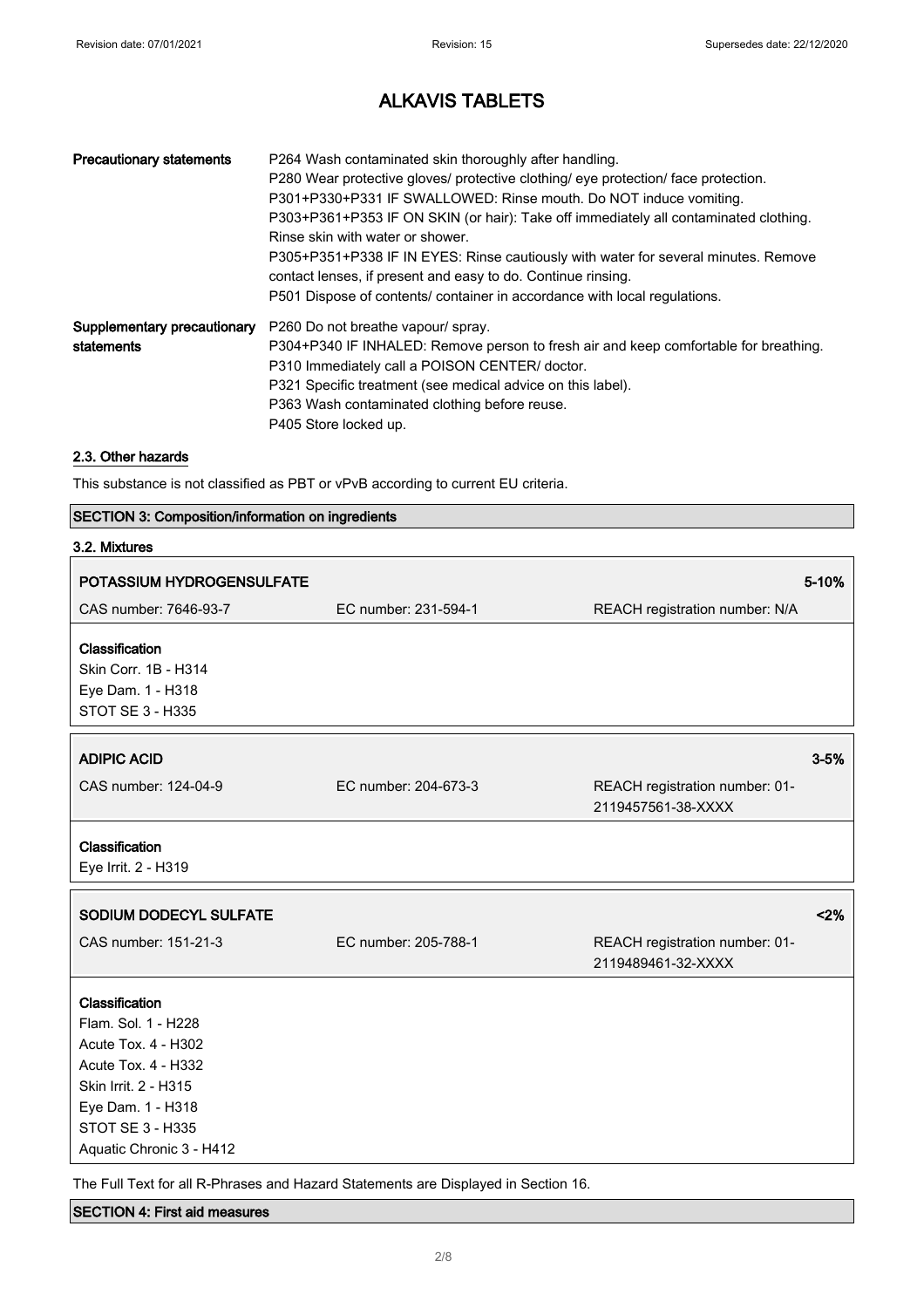| 4.1. Description of first aid measures                     |                                                                                                                                                                                                                                                                                                                                                                                                                              |  |
|------------------------------------------------------------|------------------------------------------------------------------------------------------------------------------------------------------------------------------------------------------------------------------------------------------------------------------------------------------------------------------------------------------------------------------------------------------------------------------------------|--|
| <b>General information</b>                                 | Treat symptomatically.                                                                                                                                                                                                                                                                                                                                                                                                       |  |
| Inhalation                                                 | Remove affected person from source of contamination. Move affected person to fresh air at<br>once. Get medical attention.                                                                                                                                                                                                                                                                                                    |  |
| Ingestion                                                  | Rinse mouth thoroughly with water. Get medical attention if any discomfort continues.                                                                                                                                                                                                                                                                                                                                        |  |
| Skin contact                                               | Remove affected person from source of contamination. Remove contaminated clothing. Wash<br>skin thoroughly with soap and water. Get medical attention if irritation persists after washing.                                                                                                                                                                                                                                  |  |
| Eye contact                                                | Remove any contact lenses and open eyelids wide apart. Continue to rinse for at least 15<br>minutes. Get medical attention if irritation persists after washing.                                                                                                                                                                                                                                                             |  |
|                                                            | 4.2. Most important symptoms and effects, both acute and delayed                                                                                                                                                                                                                                                                                                                                                             |  |
| <b>General information</b>                                 | The severity of the symptoms described will vary dependent on the concentration and the<br>length of exposure.                                                                                                                                                                                                                                                                                                               |  |
| Inhalation                                                 | Irritation of nose, throat and airway.                                                                                                                                                                                                                                                                                                                                                                                       |  |
| Ingestion                                                  | May cause discomfort if swallowed.                                                                                                                                                                                                                                                                                                                                                                                           |  |
| Skin contact                                               | Skin irritation.                                                                                                                                                                                                                                                                                                                                                                                                             |  |
| Eye contact                                                | May cause severe eye irritation.                                                                                                                                                                                                                                                                                                                                                                                             |  |
|                                                            | 4.3. Indication of any immediate medical attention and special treatment needed                                                                                                                                                                                                                                                                                                                                              |  |
| Notes for the doctor                                       | Treat symptomatically.                                                                                                                                                                                                                                                                                                                                                                                                       |  |
| <b>SECTION 5: Firefighting measures</b>                    |                                                                                                                                                                                                                                                                                                                                                                                                                              |  |
| 5.1. Extinguishing media                                   |                                                                                                                                                                                                                                                                                                                                                                                                                              |  |
| Suitable extinguishing media                               | Use fire-extinguishing media suitable for the surrounding fire.                                                                                                                                                                                                                                                                                                                                                              |  |
| 5.2. Special hazards arising from the substance or mixture |                                                                                                                                                                                                                                                                                                                                                                                                                              |  |
| <b>Hazardous combustion</b><br>products                    | No known hazardous decomposition products.                                                                                                                                                                                                                                                                                                                                                                                   |  |
| 5.3. Advice for firefighters                               |                                                                                                                                                                                                                                                                                                                                                                                                                              |  |
| Protective actions during<br>firefighting                  | No specific firefighting precautions known.                                                                                                                                                                                                                                                                                                                                                                                  |  |
| <b>SECTION 6: Accidental release measures</b>              |                                                                                                                                                                                                                                                                                                                                                                                                                              |  |
|                                                            | 6.1. Personal precautions, protective equipment and emergency procedures                                                                                                                                                                                                                                                                                                                                                     |  |
| <b>Personal precautions</b>                                | Wear protective clothing as described in Section 8 of this safety data sheet.                                                                                                                                                                                                                                                                                                                                                |  |
| 6.2. Environmental precautions                             |                                                                                                                                                                                                                                                                                                                                                                                                                              |  |
| <b>Environmental precautions</b>                           | Not considered to be a significant hazard due to the small quantities used. However, large or<br>frequent spills may have hazardous effects on the environment.                                                                                                                                                                                                                                                              |  |
| 6.3. Methods and material for containment and cleaning up  |                                                                                                                                                                                                                                                                                                                                                                                                                              |  |
| Methods for cleaning up                                    | Avoid generation and spreading of dust. Collect and place in suitable waste disposal<br>containers and seal securely. Label the containers containing waste and contaminated<br>materials and remove from the area as soon as possible. Flush contaminated area with plenty<br>of water. Wear suitable protective equipment, including gloves, goggles/face shield, respirator,<br>boots, clothing or apron, as appropriate. |  |

#### 6.4. Reference to other sections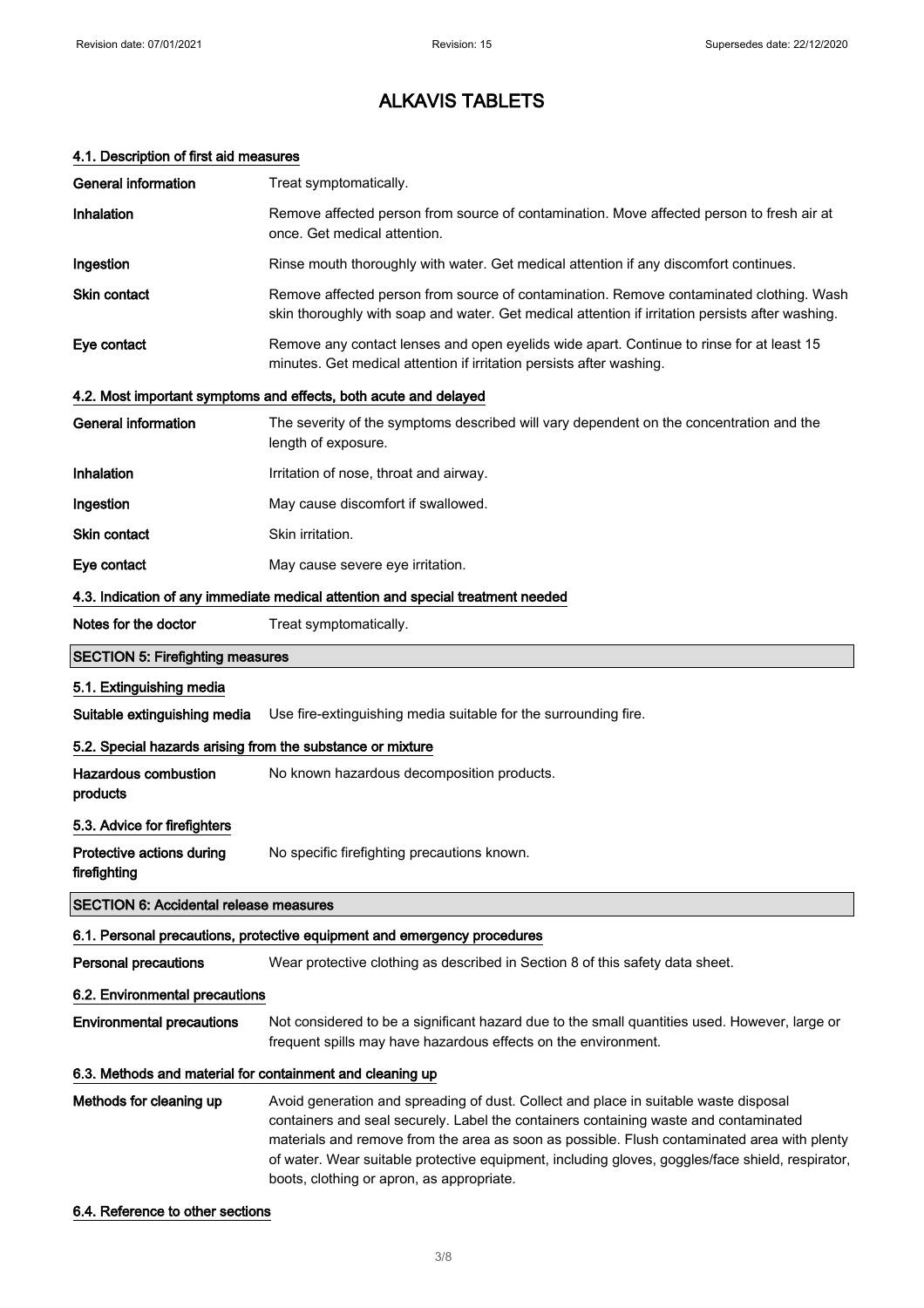Reference to other sections Wear protective clothing as described in Section 8 of this safety data sheet.

|                                                            | <b>SECTION 7: Handling and storage</b>                                                                                                                                                                     |  |  |  |
|------------------------------------------------------------|------------------------------------------------------------------------------------------------------------------------------------------------------------------------------------------------------------|--|--|--|
| 7.1. Precautions for safe handling                         |                                                                                                                                                                                                            |  |  |  |
| <b>Usage precautions</b>                                   | Good personal hygiene procedures should be implemented. Avoid inhalation of dust and<br>contact with skin and eyes.                                                                                        |  |  |  |
|                                                            | 7.2. Conditions for safe storage, including any incompatibilities                                                                                                                                          |  |  |  |
| <b>Storage precautions</b>                                 | Store in tightly-closed, original container in a dry, cool and well-ventilated place. Keep<br>separate from food, feedstuffs, fertilisers and other sensitive material.                                    |  |  |  |
| 7.3. Specific end use(s)                                   |                                                                                                                                                                                                            |  |  |  |
| Specific end use(s)                                        | The identified uses for this product are detailed in Section 1.2.                                                                                                                                          |  |  |  |
| <b>SECTION 8: Exposure controls/Personal protection</b>    |                                                                                                                                                                                                            |  |  |  |
| 8.1. Control parameters                                    |                                                                                                                                                                                                            |  |  |  |
| Ingredient comments                                        | No exposure limits known for ingredient(s).                                                                                                                                                                |  |  |  |
| 8.2. Exposure controls                                     |                                                                                                                                                                                                            |  |  |  |
| Protective equipment                                       |                                                                                                                                                                                                            |  |  |  |
|                                                            |                                                                                                                                                                                                            |  |  |  |
| Appropriate engineering<br>controls                        | Provide adequate ventilation. Avoid inhalation of dust. Observe any occupational exposure<br>limits for the product or ingredients.                                                                        |  |  |  |
| Eye/face protection                                        | Eyewear complying with an approved standard should be worn if a risk assessment indicates<br>eye contact is possible. The following protection should be worn: Dust-resistant, chemical<br>splash goggles. |  |  |  |
| Hand protection                                            | Wear protective gloves. It is recommended that gloves are made of the following material:<br>Nitrile rubber.                                                                                               |  |  |  |
| Other skin and body<br>protection                          | Wear appropriate clothing to prevent any possibility of skin contact.                                                                                                                                      |  |  |  |
| Hygiene measures                                           | No specific hygiene procedures recommended but good personal hygiene practices should<br>always be observed when working with chemical products.                                                           |  |  |  |
| <b>Respiratory protection</b>                              | No specific recommendations. Respiratory protection may be required if excessive airborne<br>contamination occurs.                                                                                         |  |  |  |
| <b>SECTION 9: Physical and chemical properties</b>         |                                                                                                                                                                                                            |  |  |  |
| 9.1. Information on basic physical and chemical properties |                                                                                                                                                                                                            |  |  |  |
| Appearance                                                 | Solid                                                                                                                                                                                                      |  |  |  |
| Colour                                                     | Beige.                                                                                                                                                                                                     |  |  |  |

9.2. Other information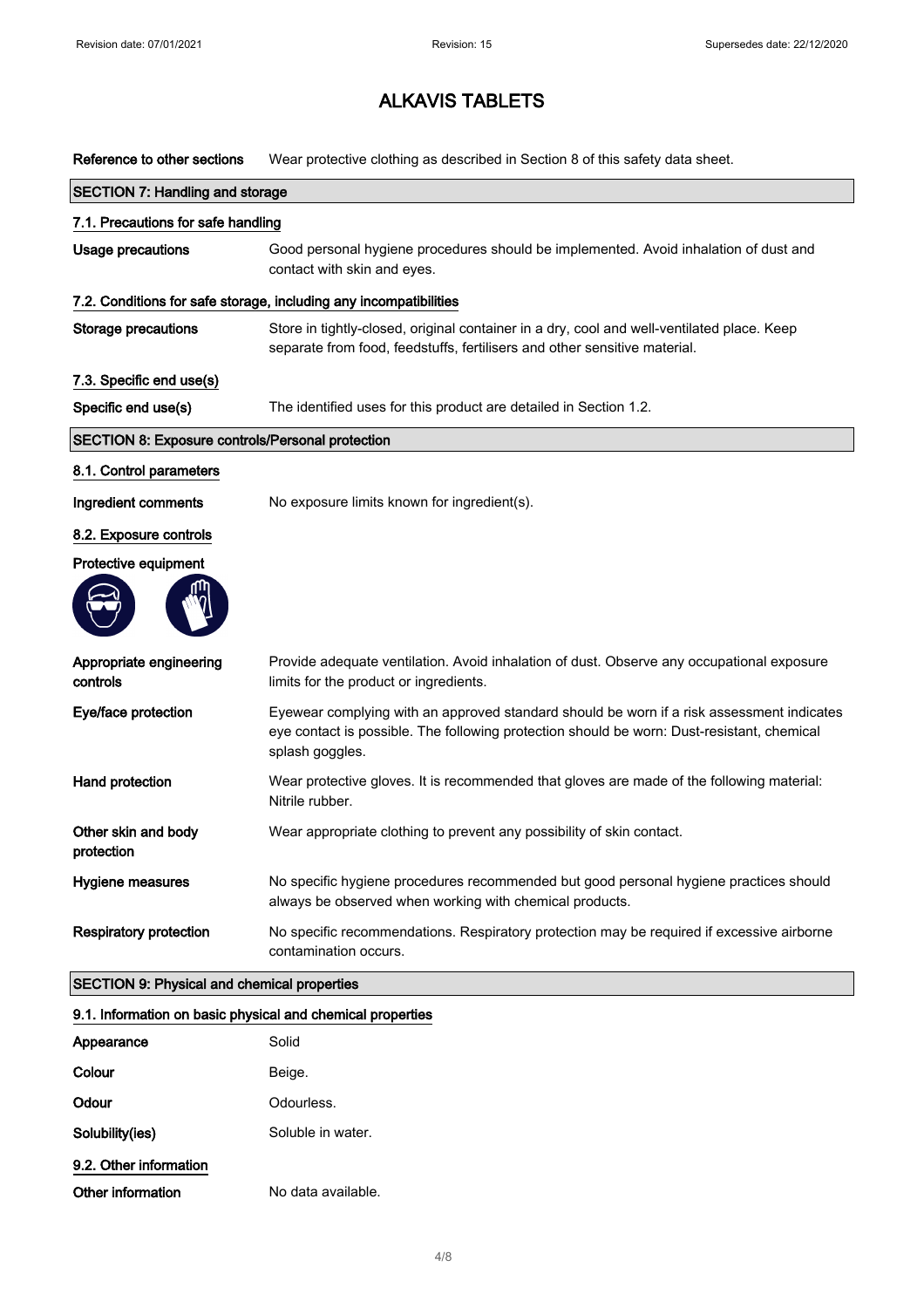| <b>SECTION 10: Stability and reactivity</b>  |                                                                                                                     |  |  |
|----------------------------------------------|---------------------------------------------------------------------------------------------------------------------|--|--|
| 10.1. Reactivity                             |                                                                                                                     |  |  |
| Reactivity                                   | There are no known reactivity hazards associated with this product.                                                 |  |  |
| 10.2. Chemical stability                     |                                                                                                                     |  |  |
| <b>Stability</b>                             | Stable under the prescribed storage conditions.                                                                     |  |  |
| 10.3. Possibility of hazardous reactions     |                                                                                                                     |  |  |
| Possibility of hazardous<br>reactions        | No data available.                                                                                                  |  |  |
| 10.4. Conditions to avoid                    |                                                                                                                     |  |  |
| <b>Conditions to avoid</b>                   | There are no known conditions that are likely to result in a hazardous situation.                                   |  |  |
| 10.5. Incompatible materials                 |                                                                                                                     |  |  |
| <b>Materials to avoid</b>                    | No specific material or group of materials is likely to react with the product to produce a<br>hazardous situation. |  |  |
| 10.6. Hazardous decomposition products       |                                                                                                                     |  |  |
| Hazardous decomposition<br>products          | No known hazardous decomposition products.                                                                          |  |  |
| <b>SECTION 11: Toxicological information</b> |                                                                                                                     |  |  |
| 11.1. Information on toxicological effects   |                                                                                                                     |  |  |
| <b>Toxicological effects</b>                 | May be harmful if inhaled. May be harmful if swallowed.                                                             |  |  |
| Other health effects                         | Causes severe skin burns and eye damage.                                                                            |  |  |
| Acute toxicity - oral<br><b>Summary</b>      | May be harmful if swallowed.                                                                                        |  |  |
| ATE oral (mg/kg)                             | 73,619.63190184                                                                                                     |  |  |
| Acute toxicity - dermal<br>Summary           | Causes severe skin burns and eye damage.                                                                            |  |  |
| Acute toxicity - inhalation                  |                                                                                                                     |  |  |
| Summary                                      | May be harmful if inhaled. May cause respiratory irritation.                                                        |  |  |
| <b>ATE inhalation (dusts/mists)</b><br>mg/l) | 92.02453988                                                                                                         |  |  |
| Skin corrosion/irritation<br>Summary         | Causes severe skin burns and eye damage.                                                                            |  |  |
| Serious eye damage/irritation                |                                                                                                                     |  |  |
| Summary                                      | Causes severe skin burns and eye damage.                                                                            |  |  |
| Inhalation                                   | May be harmful if inhaled. May cause respiratory irritation.                                                        |  |  |
| Ingestion                                    | May be harmful if swallowed.                                                                                        |  |  |
| Skin contact                                 | Causes severe skin burns and eye damage.                                                                            |  |  |
| Eye contact                                  | Causes severe skin burns and eye damage.                                                                            |  |  |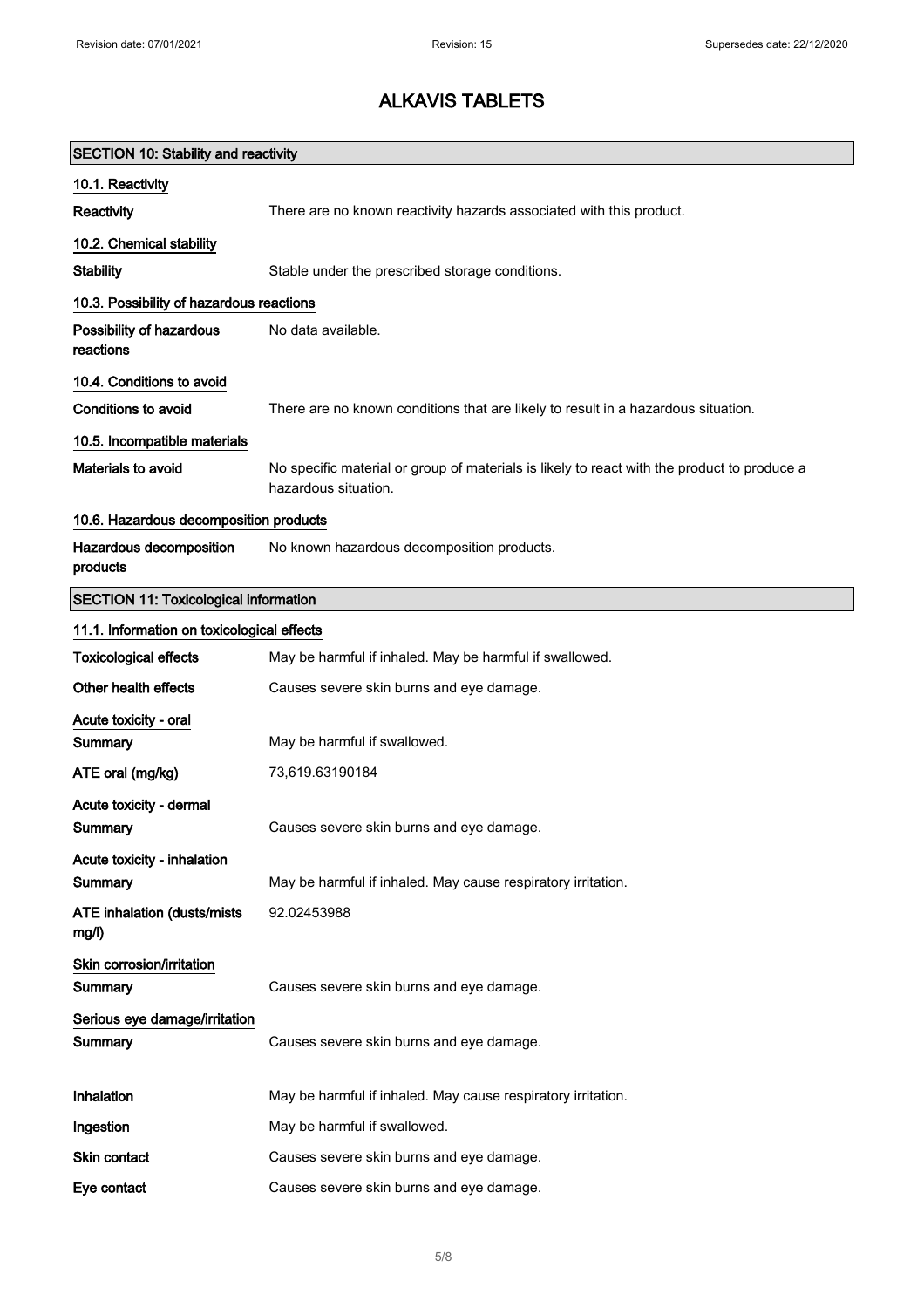| <b>SECTION 12: Ecological information</b>        |                                                                                                                                                                      |  |  |
|--------------------------------------------------|----------------------------------------------------------------------------------------------------------------------------------------------------------------------|--|--|
| Ecotoxicity                                      | There are no data on the ecotoxicity of this product. However, large or frequent spills may<br>have hazardous effects on the environment.                            |  |  |
| 12.1. Toxicity                                   |                                                                                                                                                                      |  |  |
| <b>Toxicity</b>                                  | No data available.                                                                                                                                                   |  |  |
| 12.2. Persistence and degradability              |                                                                                                                                                                      |  |  |
| Persistence and degradability No data available. |                                                                                                                                                                      |  |  |
| 12.3. Bioaccumulative potential                  |                                                                                                                                                                      |  |  |
| <b>Bioaccumulative potential</b>                 | No data available on bioaccumulation.                                                                                                                                |  |  |
| 12.4. Mobility in soil                           |                                                                                                                                                                      |  |  |
| <b>Mobility</b>                                  | The product is soluble in water.                                                                                                                                     |  |  |
| 12.5. Results of PBT and vPvB assessment         |                                                                                                                                                                      |  |  |
| Results of PBT and vPvB<br>assessment            | This substance is not classified as PBT or vPvB according to current EU criteria.                                                                                    |  |  |
| 12.6. Other adverse effects                      |                                                                                                                                                                      |  |  |
| Other adverse effects                            | None known.                                                                                                                                                          |  |  |
| <b>SECTION 13: Disposal considerations</b>       |                                                                                                                                                                      |  |  |
| 13.1. Waste treatment methods                    |                                                                                                                                                                      |  |  |
| <b>Disposal methods</b>                          | Dispose of waste to licensed waste disposal site in accordance with the requirements of the<br>local Waste Disposal Authority.                                       |  |  |
| <b>SECTION 14: Transport information</b>         |                                                                                                                                                                      |  |  |
| Road transport notes                             | The product is not classified as packaged as per ADR section 3.5.1.4                                                                                                 |  |  |
| Sea transport notes                              | The product is not classified as packaged as per IMDG section 3.5.1.4                                                                                                |  |  |
| Air transport notes                              | The product is not subject to the requirements of IATA as packaged based upon "De Minimis<br>Quantities" as per IATA Dangerous Goods Regulations subsection 2.6.10.1 |  |  |
| 14.1. UN number                                  |                                                                                                                                                                      |  |  |
| UN No. (ADR/RID)                                 | 3260                                                                                                                                                                 |  |  |
| UN No. (IMDG)                                    | 3260                                                                                                                                                                 |  |  |
| UN No. (ICAO)                                    | 3260                                                                                                                                                                 |  |  |
| 14.2. UN proper shipping name                    |                                                                                                                                                                      |  |  |
| Proper shipping name<br>(ADR/RID)                | CORROSIVE SOLID, ACIDIC, INORGANIC, N.O.S. (POTASSIUM HYDROGENSULPHATE)                                                                                              |  |  |
|                                                  | Proper shipping name (IMDG) CORROSIVE SOLID, ACIDIC, INORGANIC, N.O.S. (POTASSIUM HYDROGENSULPHATE)                                                                  |  |  |
|                                                  | Proper shipping name (ICAO) CORROSIVE SOLID, ACIDIC, INORGANIC, N.O.S. (POTASSIUM HYDROGENSULPHATE)                                                                  |  |  |
| Proper shipping name (ADN)                       | CORROSIVE SOLID, ACIDIC, INORGANIC, N.O.S. (POTASSIUM HYDROGENSULPHATE)                                                                                              |  |  |
| 14.3. Transport hazard class(es)                 |                                                                                                                                                                      |  |  |
| <b>ADR/RID class</b>                             | 8                                                                                                                                                                    |  |  |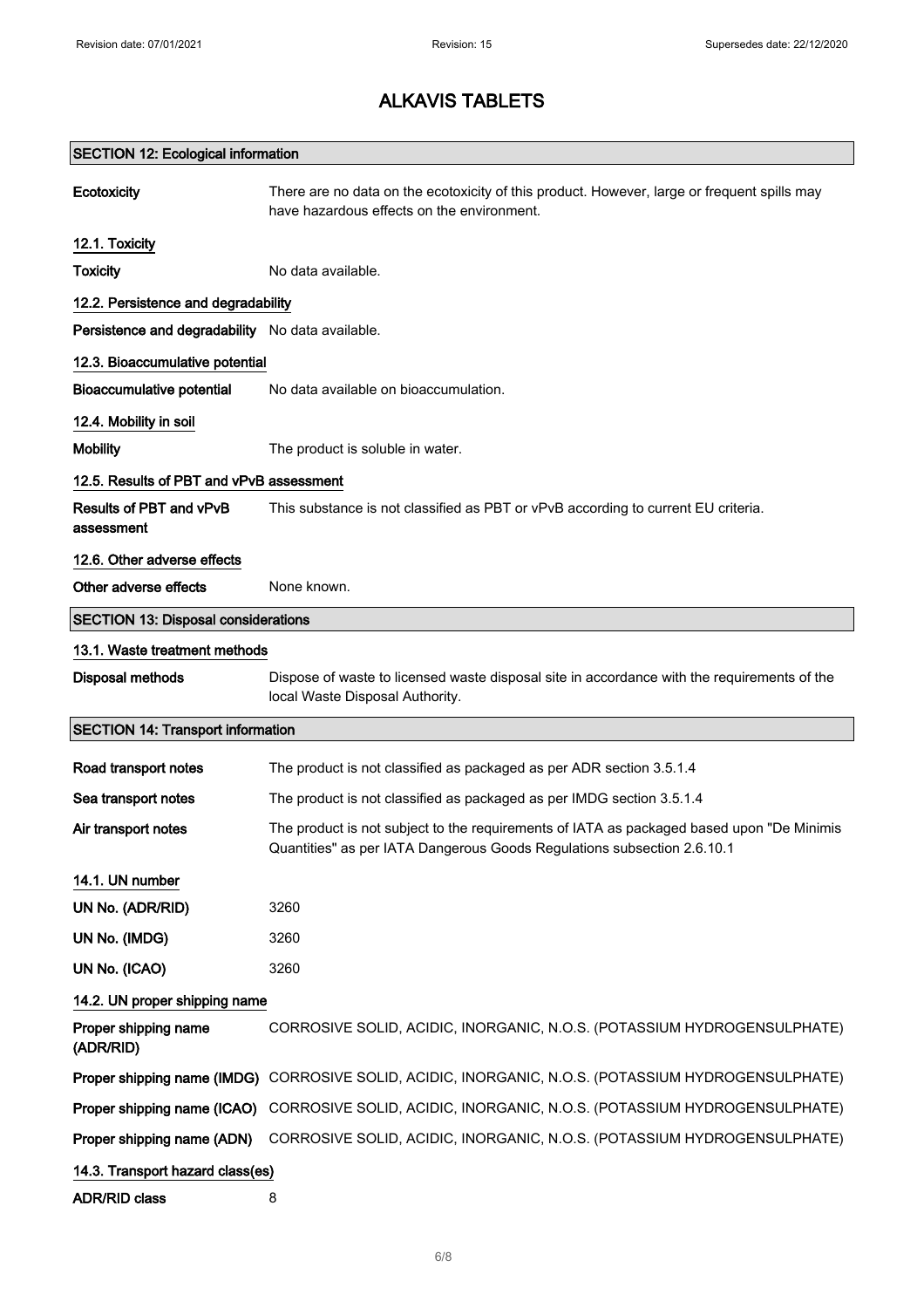| ADR/RID label           | 8 |
|-------------------------|---|
| <b>IMDG class</b>       | 8 |
| ICAO class/division     | 8 |
| <b>Transport labels</b> |   |



| 14.4. Packing group          |   |
|------------------------------|---|
| <b>ADR/RID packing group</b> | Ш |
| <b>IMDG packing group</b>    | ш |
| ICAO packing group           | ш |

### 14.5. Environmental hazards

Environmentally hazardous substance/marine pollutant No.

|  | 14.6. Special precautions for user |  |  |
|--|------------------------------------|--|--|
|  |                                    |  |  |

| <b>Tunnel restriction code</b>                   | (E)        |
|--------------------------------------------------|------------|
| <b>Hazard Identification Number</b><br>(ADR/RID) | 80         |
| <b>Emergency Action Code</b>                     | 2X         |
| EmS                                              | $F-A. S-B$ |

Transport in bulk according to Not applicable. Annex II of MARPOL 73/78 and the IBC Code

### SECTION 15: Regulatory information

#### 15.1. Safety, health and environmental regulations/legislation specific for the substance or mixture

EU legislation Regulation (EC) No 1272/2008 of the European Parliament and of the Council of 16 December 2008 on classification, labelling and packaging of substances and mixtures (as amended).

#### 15.2. Chemical safety assessment

No data available.

| <b>SECTION 16: Other information</b> |                                                                                        |  |
|--------------------------------------|----------------------------------------------------------------------------------------|--|
| <b>Revision comments</b>             | NOTE: Lines within the margin indicate significant changes from the previous revision. |  |
| <b>Issued by</b>                     | L. Morgan                                                                              |  |
| <b>Revision date</b>                 | 07/01/2021                                                                             |  |
| Revision                             | 15                                                                                     |  |
| Supersedes date                      | 22/12/2020                                                                             |  |
| <b>SDS</b> status                    | Approved.                                                                              |  |